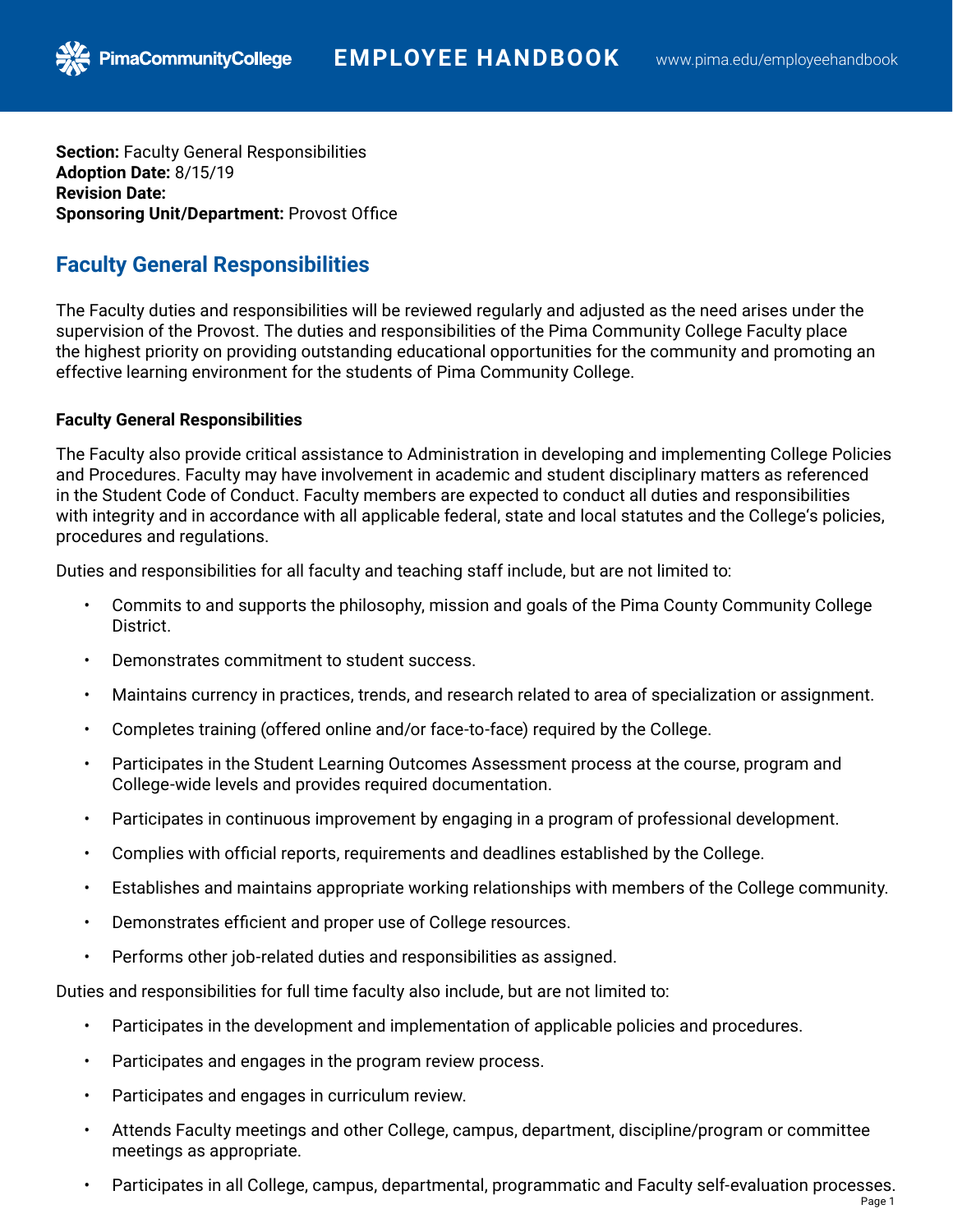• Assists with appropriate extra and co-curricular activities as requested or assigned.

### **Student Learning Outcomes**

**PimaCommunityCollege** 

In accordance with The Higher Learning Commission Criteria for Accreditation, Criterion Three: Student learning and effective teaching and Criterion Four: The institution demonstrates a commitment to educational achievement and improvement through ongoing assessment of student learning, Pima Community College assesses student learning outcomes (SLO) at the Course, Program, and General Education levels.

Assessment and analysis of SLO will contribute to the continuous improvement of the courses, programs, and the College as a whole. Specific outcomes, and their assessment and analysis, are determined by discipline Faculty for each course and program.

### **Student Learning Outcome Duties**

- All Faculty are required to participate in the assessment, analysis, implementation of curricular or programmatic change, reassessment of outcomes, and provide documented evidence of evaluation at the course, program, and general education levels.
- Determination of specific outcomes for courses and programs appropriate to their discipline.

#### **All Faculty Classroom/Course Duties**

- Faculty provide instruction and conduct classes in accordance with the Mission and Values of the College and within the scope of a defined course of study.
- Faculty prepare and keep current course policies, syllabi, class presentations, assignments, as well as student outcomes and evaluation instruments for their specific disciplines. They provide course requirements, attendance requirements, grading criteria and office hours to students in writing.
- Faculty provide instructive feedback and evaluate student progress based upon performance of official course objectives in a manner consistent with the grading policy of the College using the criteria specified in the syllabus.
- Faculty adhere to published class schedules by meeting and teaching all classes as assigned.
- Faculty members manage and maintain an appropriate classroom environment.
- Faculty post and maintain office hours throughout the assigned workweek and maintain academic and student records as required by the institution.

#### **Departmental/Discipline Duties**

- Faculty collaborate on the development, review and revision of curriculum, including the Student Learning Outcomes process, and operational procedures in relevant subjects or disciplines.
- They provide support to their discipline leadership in the identification and recommendation of qualified adjunct faculty and in the selection of textbooks and course materials.
- Faculty participate in program review and student outcome assessment activities.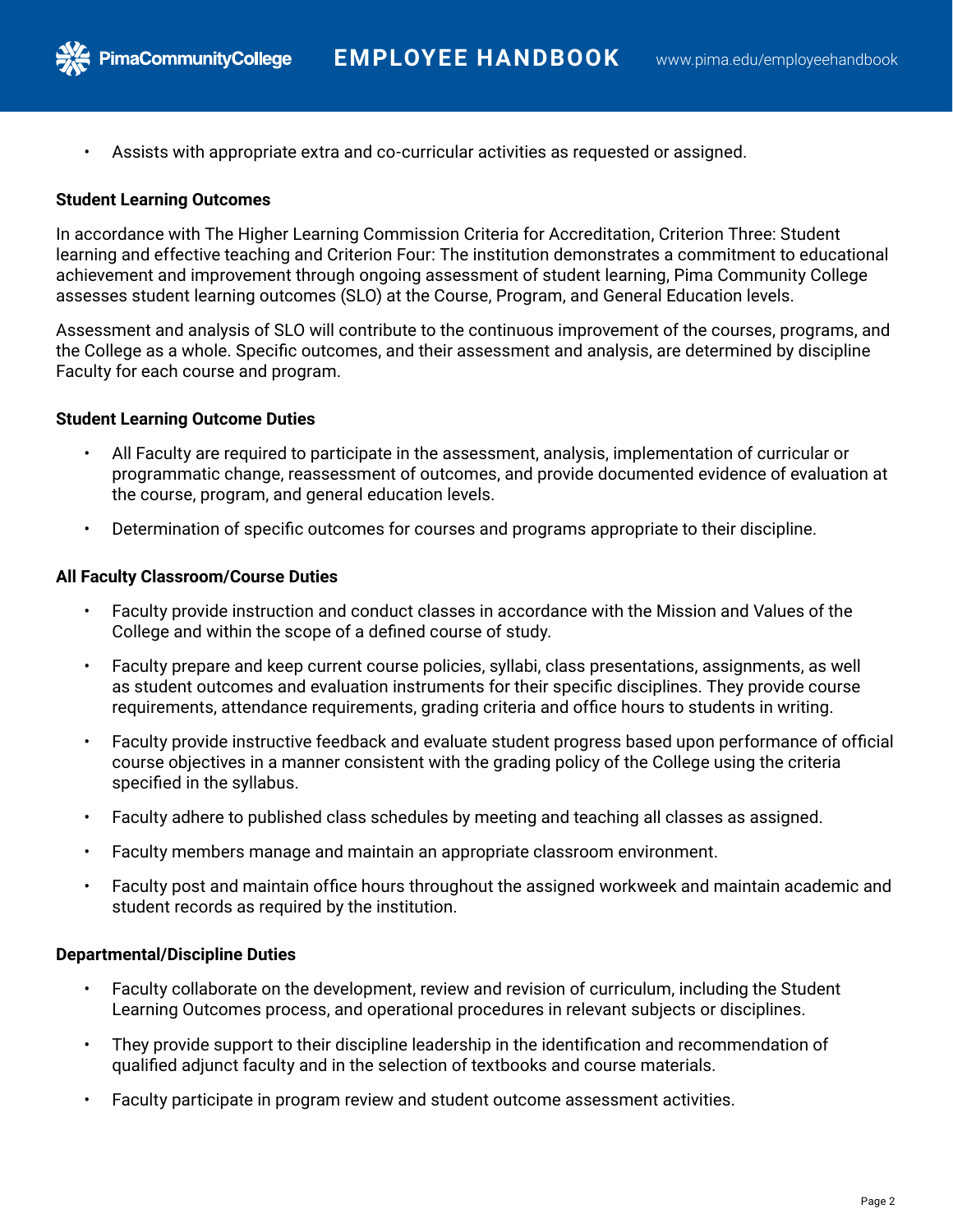### **Committee Service**

Full-time Faculty members may be required to serve on one (but not more than one) College-wide or campus committee, standing committee, task force or ad hoc work group. Serving as a faculty leader , or similar assignments recognized by the College, also fulfills the minimum service requirement. In addition to this service, Faculty members will serve on their Discipline Faculty Committee (DFC) and may be asked to serve on a selection advisory committee for a faculty, staff or administrator hire. However, the faculty member's regular teaching or complementary educational service scheduled assignment shall take precedence over all other duties.

# **Advising and Student Development Duties**

- Faculty provide on-going academic advising, both general and/or subject specific, to current and prospective students.
- Faculty may participate in advising workshops to remain current and to provide students with accurate advising information.
- Full-time instructional faculty members have up to five days of advising or other student development activities that may be assigned as part of a regular assignment and are defined as non-teaching days of accountability.

On a case by case basis, individual adjunct faculty may be asked to participate in duties and responsibilities traditionally performed by full-time faculty, such as curriculum development or committee service.

# **Educational Support Faculty - Counselors**

### **Counselor Duties--General**

- Counselors educate students in the pursuit of their personal, academic and career goals.
- Counselors are trained to understand students with diverse backgrounds and experiences and to help students conduct realistic self-appraisals.
- Counselors maintain current knowledge of professional counseling issues as well as legal and ethical issues related to counseling.
- In response to changing demographics, technological and evolving community needs, counselors provide instruction, leadership and support in the development of new and enhanced student success and retention programs.
- Counselors promote student self-efficacy, sound decision-making, responsible behaviors, and respect for self and others.
- Counselors guide students in making major decisions regarding careers and college plans, by interpreting personality and interest inventories, facilitating goal setting, goal attainment, and values clarification.
- Counselors assist students with attaining educational success by assessing their academic progress, learning, and life management skills, and by offering strategies that improve student academic experiences. Personal counseling is short-term and counselors focus on issue assessment, problem solving, and decision making processes as they relate to the student's academic, career, and personal goal achievement.